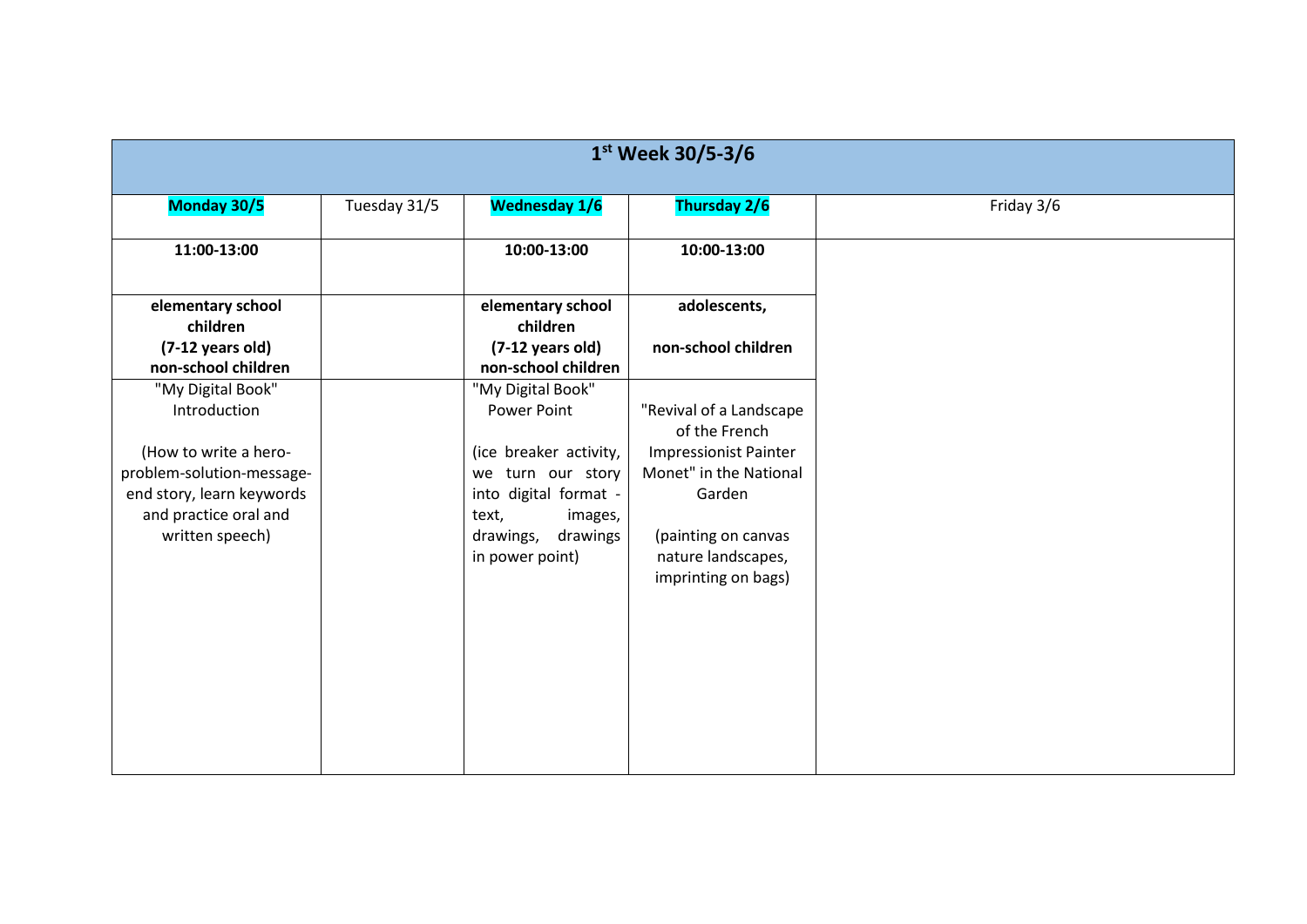|                  |                                               |                     | 2 <sup>nd</sup> Week<br>$6 - 10/6$ |                                                                                                                                                                   |                     |
|------------------|-----------------------------------------------|---------------------|------------------------------------|-------------------------------------------------------------------------------------------------------------------------------------------------------------------|---------------------|
| Monday<br>6/6/22 | <b>Tuesday</b><br>7/6/22                      | Wednesday<br>8/6/22 | Thursday<br>9/6/22                 | <b>Friday</b><br>10/6                                                                                                                                             | Saturday<br>11/6/22 |
|                  | 15:00-16:30                                   |                     |                                    | 15:30-17:30                                                                                                                                                       |                     |
|                  | primary school<br>children and<br>adolescents |                     |                                    | adolescents                                                                                                                                                       |                     |
|                  | Psycho-<br>educational<br>laboratory          |                     |                                    | "My digital book"<br>Introduction.<br>(How to write a hero-<br>problem-solution-message-<br>end story, learn keywords<br>and practice oral and written<br>speech) |                     |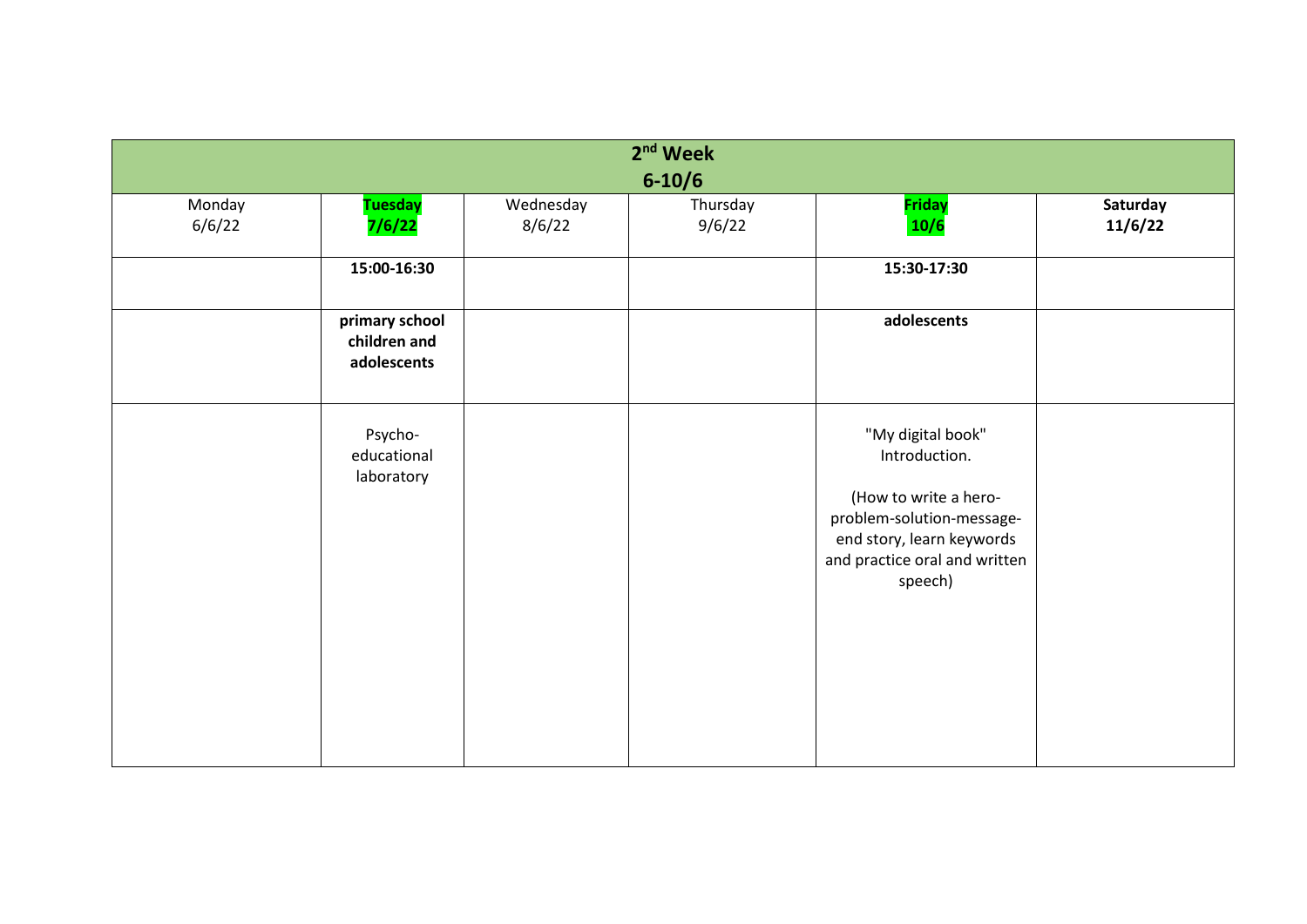| 3rd Week   |                        |                       |          |                                                         |  |  |
|------------|------------------------|-----------------------|----------|---------------------------------------------------------|--|--|
| 14-17/6/22 |                        |                       |          |                                                         |  |  |
| Monday     | <b>Tuesday 14/6/22</b> | <b>Wednesday</b>      | Thursday | <b>Friday</b>                                           |  |  |
|            |                        | 15/6                  | 16/7     | 17/6                                                    |  |  |
|            |                        |                       |          |                                                         |  |  |
|            | 14:30-19:00            | 17:00-18:30           |          | 10:00-13:30                                             |  |  |
|            |                        |                       |          |                                                         |  |  |
|            |                        |                       |          |                                                         |  |  |
|            | primary school         | <b>Adolescents B1</b> |          | primary school children                                 |  |  |
|            | children               |                       |          | $(7-12 \text{ years old})$                              |  |  |
|            | (7-12 years old)       |                       |          |                                                         |  |  |
|            |                        |                       |          |                                                         |  |  |
|            | Visit to an            | "My Digital Book"     |          | <b>Tritsi Park</b>                                      |  |  |
|            | Aquarium and           | Power Point           |          | <b>Botanical Garden - Phytologies</b>                   |  |  |
|            | beach cleaning.        |                       |          | Visit to the Network Report on the Rights of the Child. |  |  |
|            |                        |                       |          |                                                         |  |  |
|            |                        |                       |          |                                                         |  |  |
|            |                        |                       |          |                                                         |  |  |
|            |                        |                       |          |                                                         |  |  |
|            |                        |                       |          |                                                         |  |  |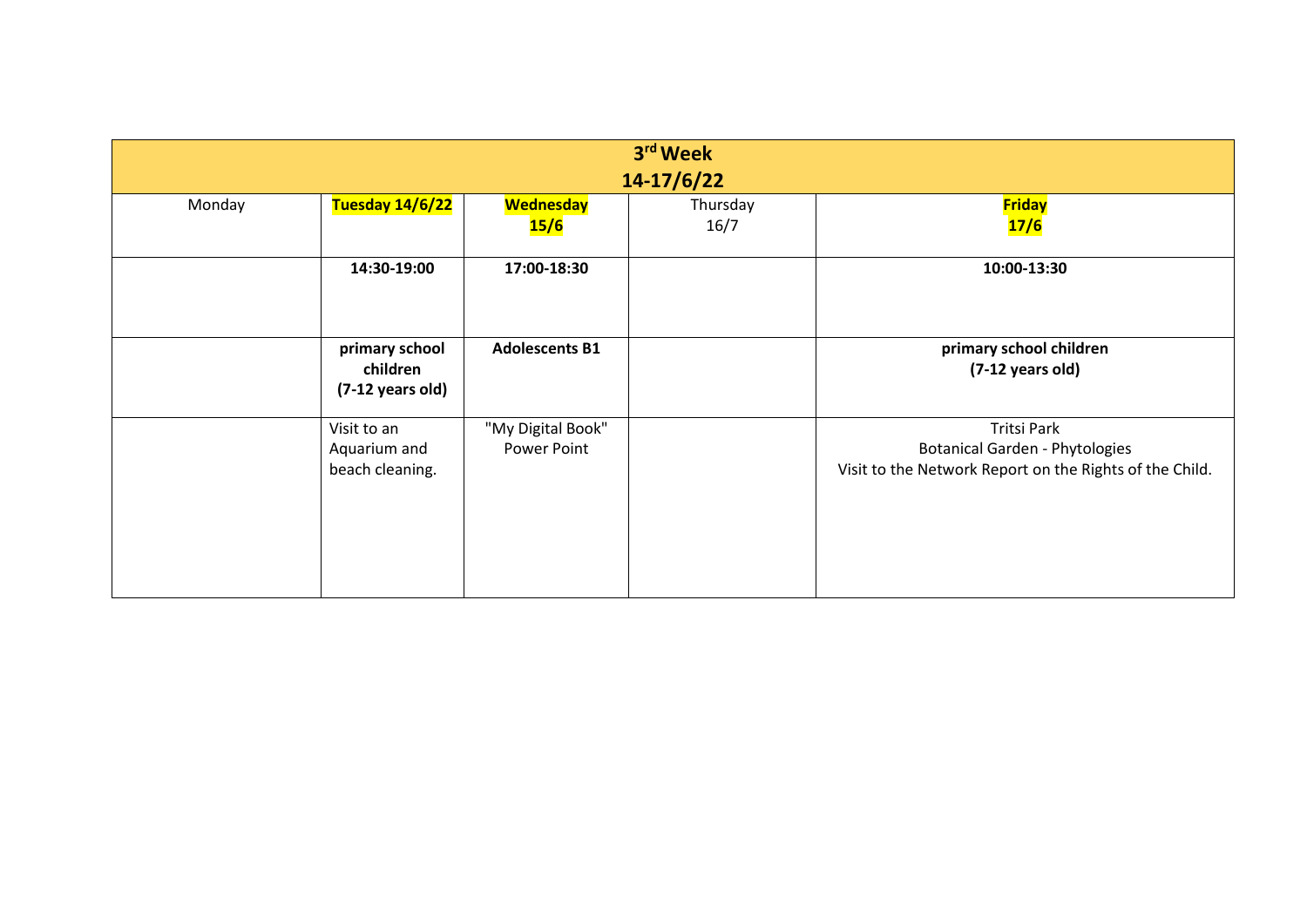## *2 ND Period (JULY 2022)*

| 1st Week 27/6-1/7/22                                                                                                                                   |               |                 |                |                                                                               |  |
|--------------------------------------------------------------------------------------------------------------------------------------------------------|---------------|-----------------|----------------|-------------------------------------------------------------------------------|--|
| Monday 27/06                                                                                                                                           | Tuesday 28/06 | Wednesday 29/06 | Thursday 30/06 | <b>Friday 01/07</b>                                                           |  |
| 14:00-16:00                                                                                                                                            |               |                 |                | 10:00-13:00                                                                   |  |
| primary school children<br>and adolescents,<br>schooled and non-school<br>children.                                                                    |               |                 |                | primary school children and adolescents,<br>schooled and non-school children. |  |
| Introduction to the Painter<br>Pablo Picasso and his<br>painting method.<br>Play with Pablo Picasso<br>board and create our own<br>expressionist work. |               |                 |                | Psycho-educational Laboratory on<br>"the emotions"                            |  |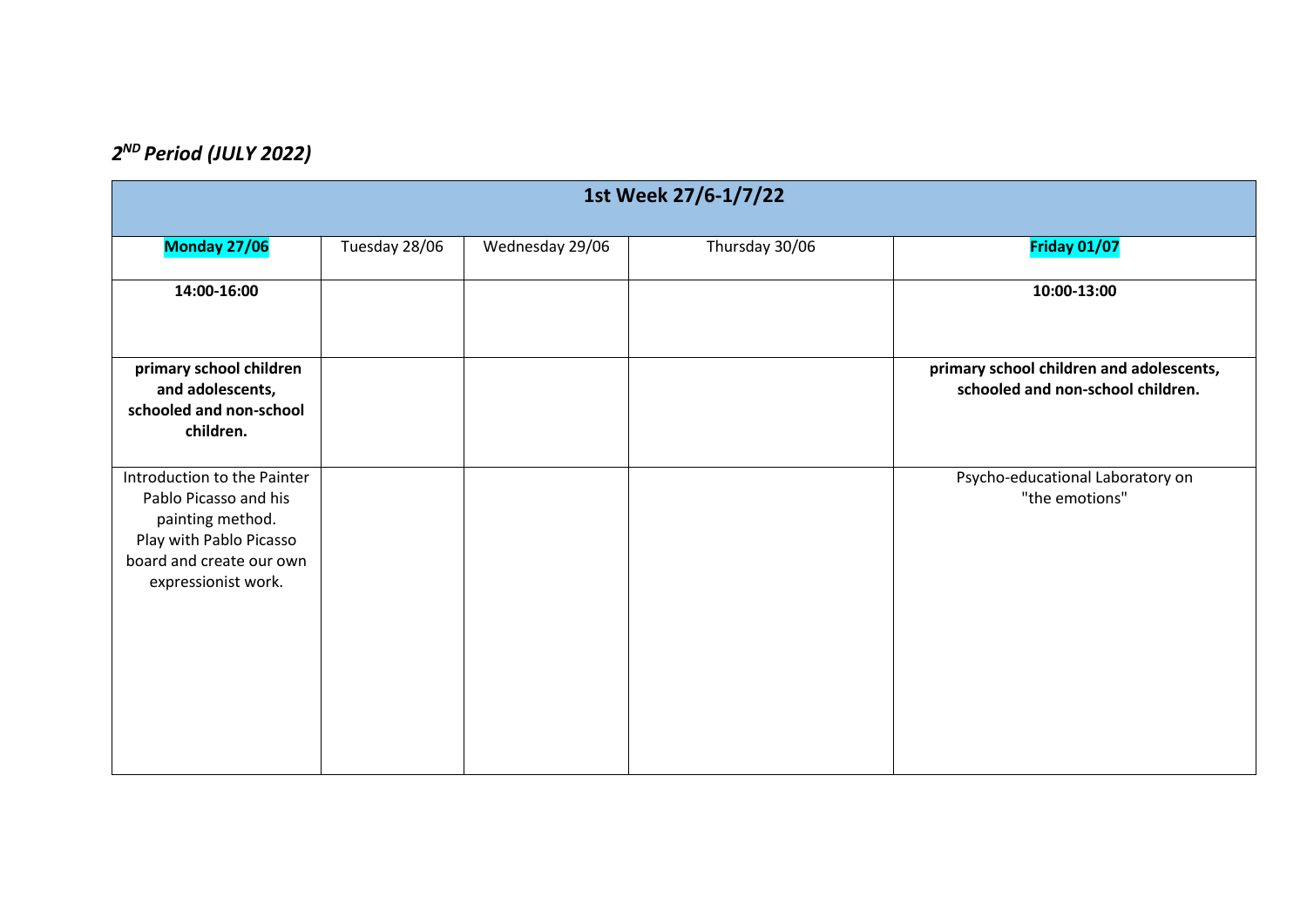| $2nd$ Week<br>04-08/07 |          |           |                 |                                            |  |
|------------------------|----------|-----------|-----------------|--------------------------------------------|--|
| Monday                 | Tuesday  | Wednesday | <b>Thursday</b> | Friday 08/07                               |  |
| 04/07/22               | 05/07/22 | 06/07/22  | 07/07/22        |                                            |  |
|                        |          |           | 9:30-13:00      | 9:30-13:00                                 |  |
|                        |          |           |                 |                                            |  |
|                        |          |           | adolescents     | primary school children<br>and adolescents |  |
|                        |          |           |                 |                                            |  |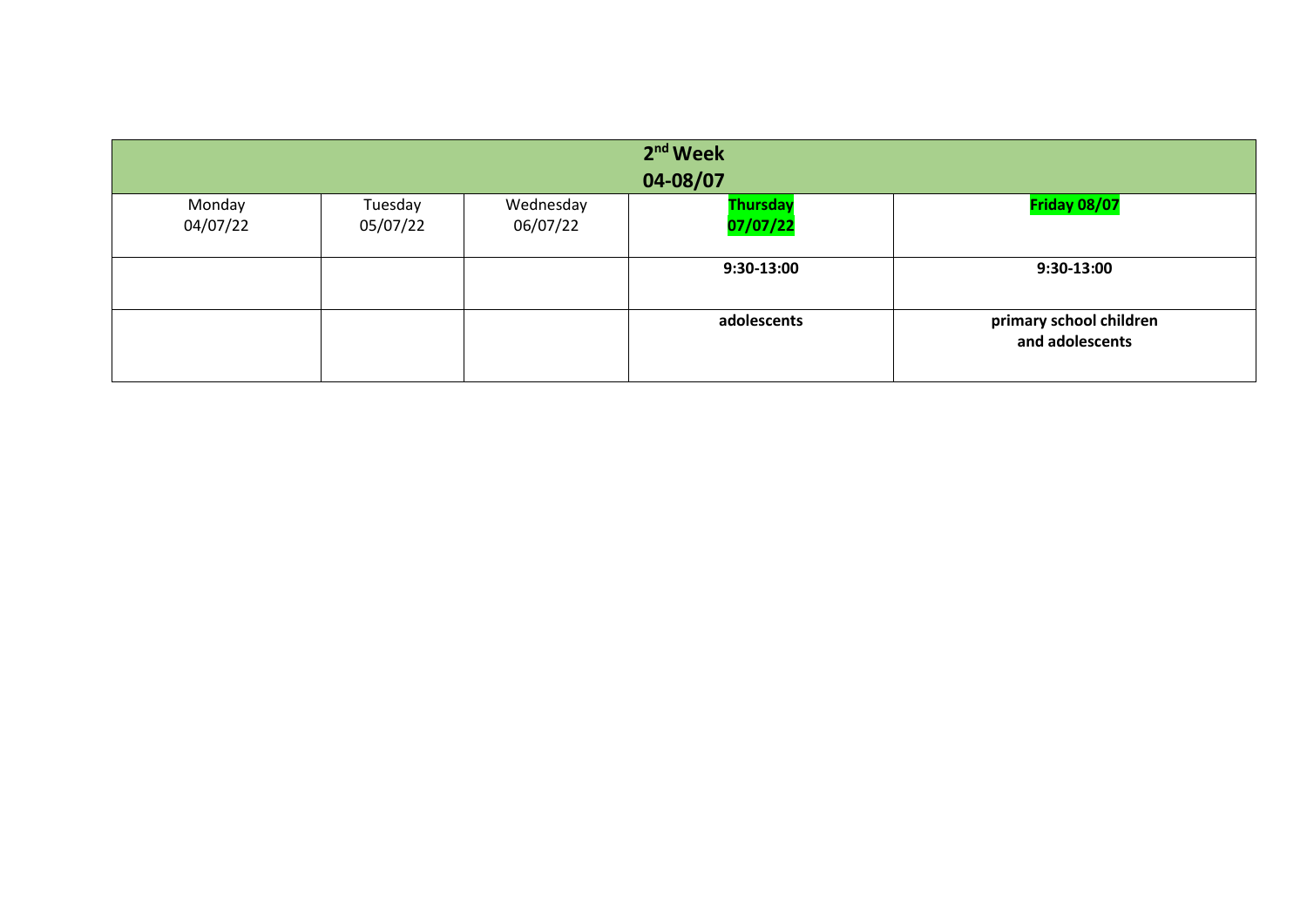|  | Visit and Tour of the<br>Telecommunications Museum of<br>the OTE Group in Kifissia. | Visit and Guided Tour of the Museum and the<br>Archaeological Site of Vravrona. |
|--|-------------------------------------------------------------------------------------|---------------------------------------------------------------------------------|
|  |                                                                                     |                                                                                 |
|  |                                                                                     |                                                                                 |
|  |                                                                                     |                                                                                 |
|  |                                                                                     |                                                                                 |
|  |                                                                                     |                                                                                 |